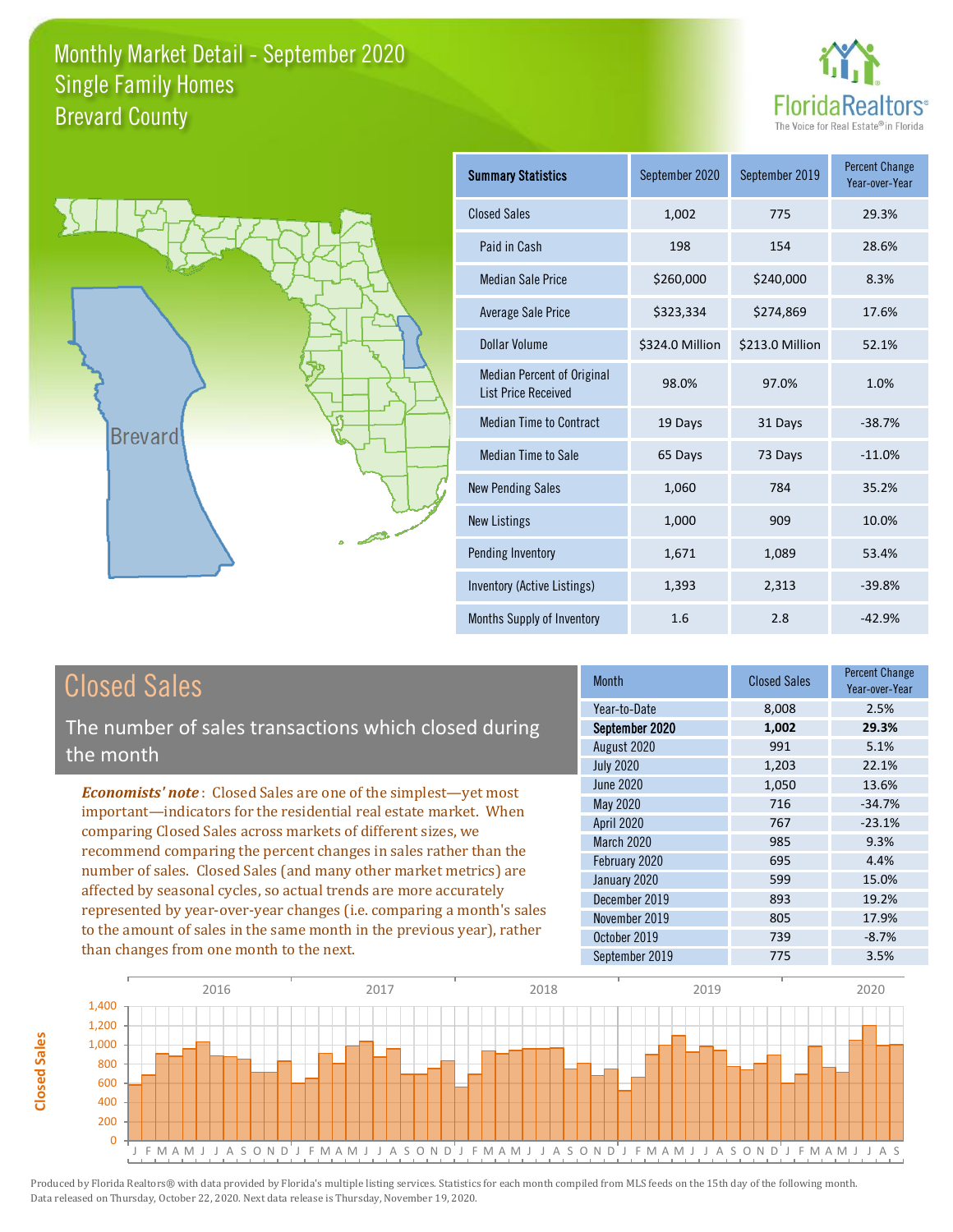this statistic should be interpreted with care.



170 13.3%

| Cash Sales                                                                      | <b>Month</b>      | <b>Cash Sales</b> | <b>Percent Change</b><br>Year-over-Year |
|---------------------------------------------------------------------------------|-------------------|-------------------|-----------------------------------------|
|                                                                                 | Year-to-Date      | 1.489             | $-11.6\%$                               |
| The number of Closed Sales during the month in which                            | September 2020    | 198               | 28.6%                                   |
| buyers exclusively paid in cash                                                 | August 2020       | 181               | $-8.1%$                                 |
|                                                                                 | <b>July 2020</b>  | 218               | 6.9%                                    |
|                                                                                 | June 2020         | 172               | $-1.7%$                                 |
|                                                                                 | May 2020          | 123               | $-46.3%$                                |
| <b>Economists' note</b> : Cash Sales can be a useful indicator of the extent to | <b>April 2020</b> | 103               | $-50.5%$                                |
| which investors are participating in the market. Why? Investors are             | <b>March 2020</b> | 183               | $-2.1%$                                 |
| far more likely to have the funds to purchase a home available up front,        | February 2020     | 146               | $-18.4%$                                |
| whereas the typical homebuyer requires a mortgage or some other                 | January 2020      | 165               | 9.3%                                    |
| form of financing. There are, of course, many possible exceptions, so           | December 2019     | 168               | $-4.5%$                                 |

November 2019



# Cash Sales as a Percentage of Closed Sales

The percentage of Closed Sales during the month which were Cash Sales

*Economists' note* : This statistic is simply another way of viewing Cash Sales. The remaining percentages of Closed Sales (i.e. those not paid fully in cash) each month involved some sort of financing, such as mortgages, owner/seller financing, assumed loans, etc.

| <b>Month</b>      | <b>Percent of Closed</b><br>Sales Paid in Cash | <b>Percent Change</b><br>Year-over-Year |
|-------------------|------------------------------------------------|-----------------------------------------|
| Year-to-Date      | 18.6%                                          | $-13.9%$                                |
| September 2020    | 19.8%                                          | $-0.5%$                                 |
| August 2020       | 18.3%                                          | $-12.4%$                                |
| <b>July 2020</b>  | 18.1%                                          | $-12.6%$                                |
| June 2020         | 16.4%                                          | $-13.2%$                                |
| May 2020          | 17.2%                                          | $-17.7%$                                |
| <b>April 2020</b> | 13.4%                                          | $-35.6%$                                |
| <b>March 2020</b> | 18.6%                                          | $-10.6%$                                |
| February 2020     | 21.0%                                          | $-21.9%$                                |
| January 2020      | 27.5%                                          | $-5.2%$                                 |
| December 2019     | 18.8%                                          | $-20.0%$                                |
| November 2019     | 21.1%                                          | $-4.1%$                                 |
| October 2019      | 21.9%                                          | $-19.2%$                                |
| September 2019    | 19.9%                                          | $-19.1%$                                |

October 2019 162 162 -26.0%

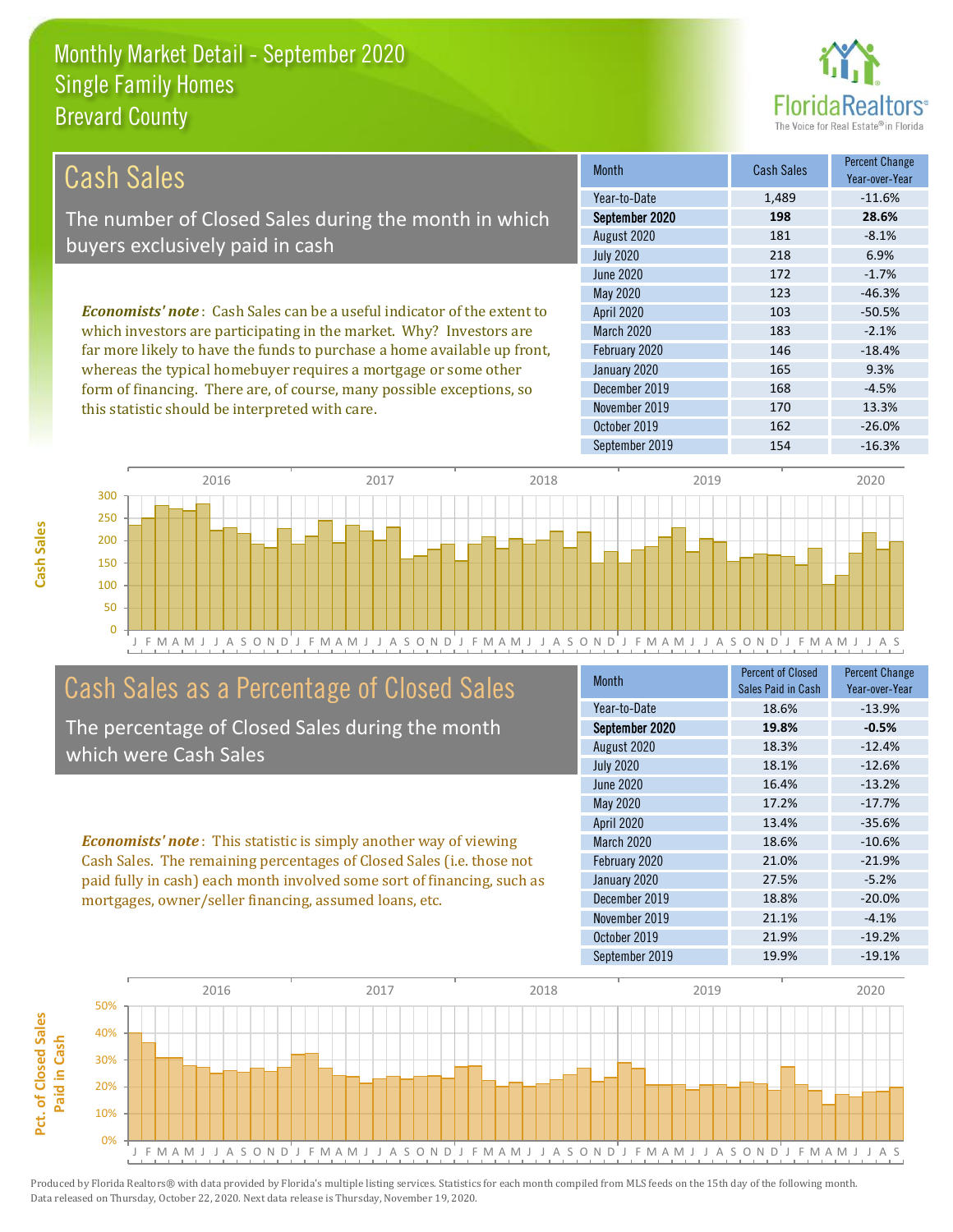

#### Month Median Sale Price Percent Change Year-over-Year September 2020 **\$260,000 8.3%** Year-to-Date \$257,000 8.5% February 2020 \$248,000 \$248,000 7.8% August 2020 \$268,500 14.7% July 2020 \$266,235 9.1% April 2020 \$255,000 7.1% March 2020 \$259,571 14.0% June 2020 \$260,000 \$260,000 4.8% May 2020 \$250,000 \$250,000 4.5% January 2020 **\$240,982** 5.5% December 2019 **\$248,000** 8.3% November 2019 **\$240,000** 6.5% October 2019 **\$240,000** \$240,000 4.3% September 2019 \$240,000 \$2.1% *Economists' note* : Median Sale Price is our preferred summary statistic for price activity because, unlike Average Sale Price, Median Sale Price is not sensitive to high sale prices for small numbers of homes that may not be characteristic of the market area. Keep in mind that median price trends over time are not always solely caused by changes in the general value of local real estate. Median sale price only reflects the values of the homes that *sold* each month, and the mix of the types of homes that sell can change over time. Median Sale Price The median sale price reported for the month (i.e. 50% of sales were above and 50% of sales were below)



## Average Sale Price

The average sale price reported for the month (i.e. total sales in dollars divided by the number of sales)

*Economists' note* : Usually, we prefer Median Sale Price over Average Sale Price as a summary statistic for home prices. However, Average Sale Price does have its uses—particularly when it is analyzed alongside the Median Sale Price. For one, the relative difference between the two statistics can provide some insight into the market for higher-end homes in an area.

| <b>Month</b>      | <b>Average Sale Price</b> | <b>Percent Change</b><br>Year-over-Year |
|-------------------|---------------------------|-----------------------------------------|
| Year-to-Date      | \$308,820                 | 9.5%                                    |
| September 2020    | \$323,334                 | 17.6%                                   |
| August 2020       | \$316,208                 | 9.3%                                    |
| <b>July 2020</b>  | \$318,487                 | 10.2%                                   |
| <b>June 2020</b>  | \$317,940                 | 8.8%                                    |
| May 2020          | \$292,052                 | 2.0%                                    |
| <b>April 2020</b> | \$304,395                 | 8.1%                                    |
| March 2020        | \$304,720                 | 11.3%                                   |
| February 2020     | \$296,760                 | 8.0%                                    |
| January 2020      | \$283,356                 | 7.1%                                    |
| December 2019     | \$299,130                 | 8.5%                                    |
| November 2019     | \$286,042                 | 6.2%                                    |
| October 2019      | \$275,095                 | $-0.4%$                                 |
| September 2019    | \$274.869                 | 0.4%                                    |



**Median Sale Price** 

**Average Sale Price Average Sale Price**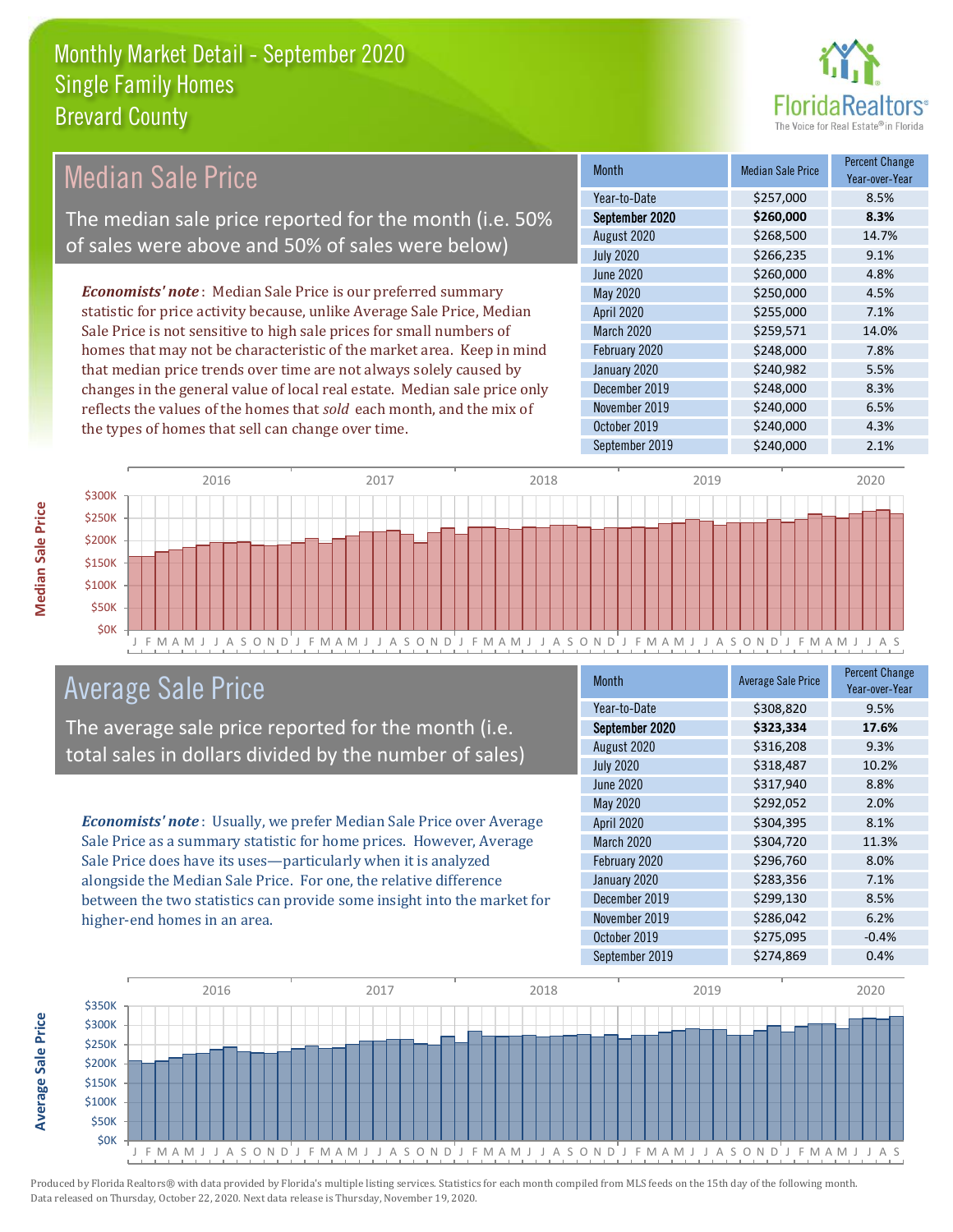

### ollar Volume

The sum of the sale prices for all sales which closed during the month

*Economists' note* : Dollar Volume is simply the sum of all sale prices in a given time period, and can quickly be calculated by multiplying Closed Sales by Average Sale Price. It is a strong indicator of the health of the real estate industry in a market, and is of particular interest to real estate professionals, investors, analysts, and government agencies. Potential home sellers and home buyers, on the other hand, will likely be better served by paying attention to trends in the two components of Dollar Volume (i.e. sales and prices) individually.

| <b>Month</b>      | Dollar Volume   | <b>Percent Change</b><br>Year-over-Year |
|-------------------|-----------------|-----------------------------------------|
| Year-to-Date      | \$2.5 Billion   | 12.2%                                   |
| September 2020    | \$324.0 Million | 52.1%                                   |
| August 2020       | \$313.4 Million | 14.8%                                   |
| <b>July 2020</b>  | \$383.1 Million | 34.5%                                   |
| June 2020         | \$333.8 Million | 23.6%                                   |
| May 2020          | \$209.1 Million | $-33.4%$                                |
| <b>April 2020</b> | \$233.5 Million | $-17.0%$                                |
| March 2020        | \$300.1 Million | 21.6%                                   |
| February 2020     | \$206.2 Million | 12.8%                                   |
| January 2020      | \$169.7 Million | 23.1%                                   |
| December 2019     | \$267.1 Million | 29.4%                                   |
| November 2019     | \$230.3 Million | 25.1%                                   |
| October 2019      | \$203.3 Million | $-9.0%$                                 |
| September 2019    | \$213.0 Million | 3.9%                                    |



# Median Percent of Original List Price Received

The median of the sale price (as a percentage of the original list price) across all properties selling during the month

*Economists' note* : The Median Percent of Original List Price Received is useful as an indicator of market recovery, since it typically rises as buyers realize that the market may be moving away from them and they need to match the selling price (or better it) in order to get a contract on the house. This is usually the last measure to indicate a market has shifted from down to up, so it is what we would call a *lagging* indicator.

| <b>Month</b>      | Med. Pct. of Orig.<br><b>List Price Received</b> | <b>Percent Change</b><br>Year-over-Year |
|-------------------|--------------------------------------------------|-----------------------------------------|
| Year-to-Date      | 97.4%                                            | 1.2%                                    |
| September 2020    | 98.0%                                            | 1.0%                                    |
| August 2020       | 97.9%                                            | 1.2%                                    |
| <b>July 2020</b>  | 97.4%                                            | 0.9%                                    |
| <b>June 2020</b>  | 97.4%                                            | 0.7%                                    |
| May 2020          | 97.4%                                            | 1.5%                                    |
| <b>April 2020</b> | 97.6%                                            | 1.8%                                    |
| <b>March 2020</b> | 97.3%                                            | 1.6%                                    |
| February 2020     | 97.1%                                            | 1.9%                                    |
| January 2020      | 96.5%                                            | 1.5%                                    |
| December 2019     | 96.9%                                            | 1.6%                                    |
| November 2019     | 97.1%                                            | 1.1%                                    |
| October 2019      | 96.6%                                            | 0.6%                                    |
| September 2019    | 97.0%                                            | 0.5%                                    |



Produced by Florida Realtors® with data provided by Florida's multiple listing services. Statistics for each month compiled from MLS feeds on the 15th day of the following month. Data released on Thursday, October 22, 2020. Next data release is Thursday, November 19, 2020.

**Med. Pct. of Orig.** 

Med. Pct. of Orig.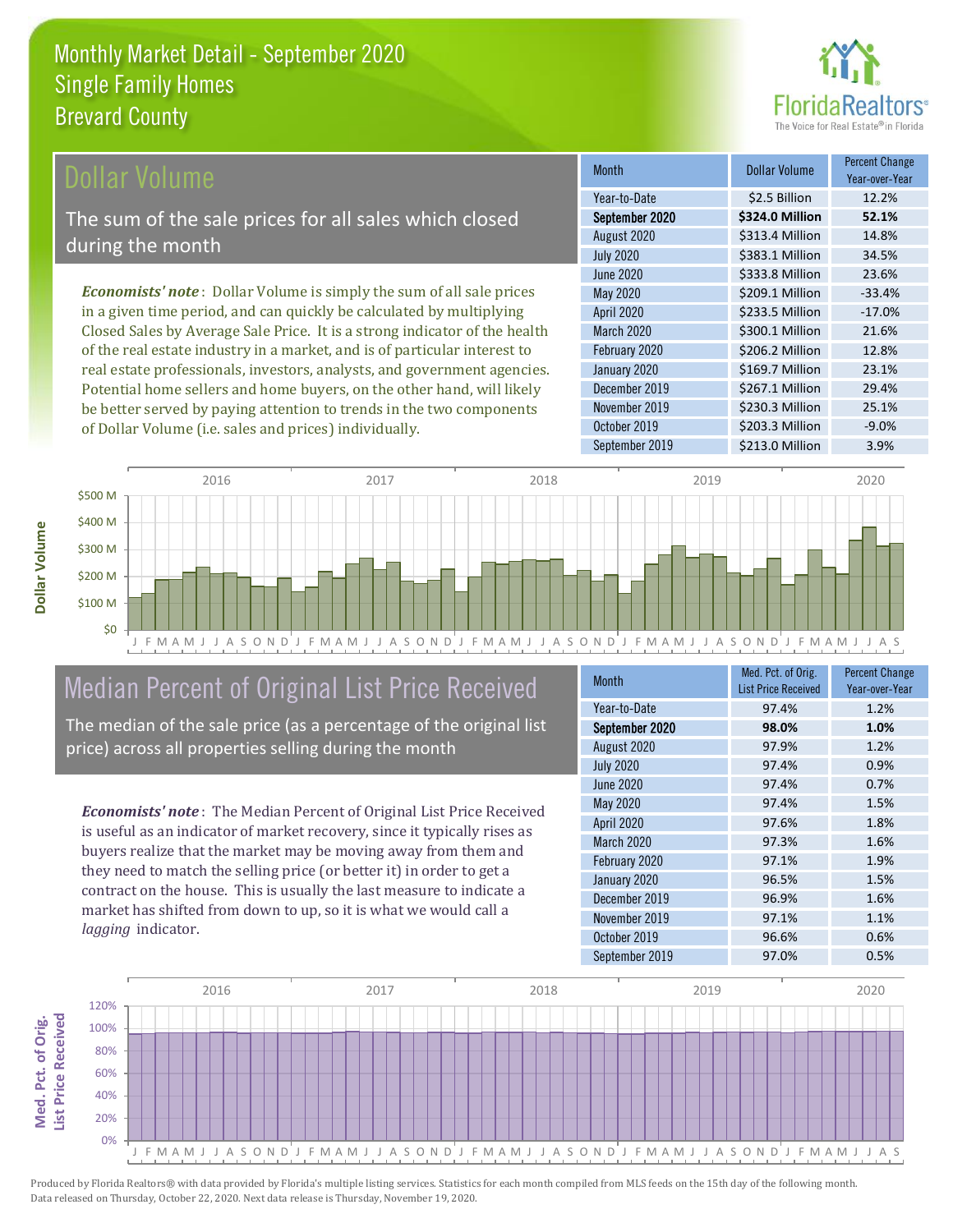

# Median Time to Contract

The median number of days between the listing date and contract date for all Closed Sales during the month

*Economists' note* : Like Time to Sale, Time to Contract is a measure of the length of the home selling process calculated for sales which closed during the month. The difference is that Time to Contract measures the number of days between the initial listing of a property and the signing of the contract which eventually led to the closing of the sale. When the gap between Median Time to Contract and Median Time to Sale grows, it is usually a sign of longer closing times and/or declining numbers of cash sales.

| <b>Month</b>      | Median Time to<br>Contract | <b>Percent Change</b><br>Year-over-Year |
|-------------------|----------------------------|-----------------------------------------|
| Year-to-Date      | 28 Days                    | $-28.2%$                                |
| September 2020    | 19 Days                    | $-38.7%$                                |
| August 2020       | 21 Days                    | $-30.0%$                                |
| <b>July 2020</b>  | 30 Days                    | $-6.3%$                                 |
| June 2020         | 38 Days                    | 5.6%                                    |
| May 2020          | 26 Days                    | $-31.6%$                                |
| <b>April 2020</b> | 20 Days                    | $-51.2%$                                |
| March 2020        | 31 Days                    | $-36.7%$                                |
| February 2020     | 38 Days                    | $-33.3%$                                |
| January 2020      | 36 Days                    | $-33.3%$                                |
| December 2019     | 30 Days                    | $-31.8%$                                |
| November 2019     | 29 Days                    | $-25.6%$                                |
| October 2019      | 38 Days                    | 11.8%                                   |
| September 2019    | 31 Days                    | 3.3%                                    |



### Median Time to Sale

**Median Time to Contract**

**Median Time to** 

The median number of days between the listing date and closing date for all Closed Sales during the month

*Economists' note* : Time to Sale is a measure of the length of the home selling process, calculated as the number of days between the initial listing of a property and the closing of the sale. *Median* Time to Sale is the amount of time the "middle" property selling this month was on the market. That is, 50% of homes selling this month took *less* time to sell, and 50% of homes took *more* time to sell. Median Time to Sale gives a more accurate picture than Average Time to Sale, which can be skewed upward by small numbers of properties taking an abnormally long time to sell.

| <b>Month</b>      | <b>Median Time to Sale</b> | <b>Percent Change</b><br>Year-over-Year |
|-------------------|----------------------------|-----------------------------------------|
| Year-to-Date      | 74 Days                    | $-6.3%$                                 |
| September 2020    | 65 Days                    | $-11.0%$                                |
| August 2020       | 67 Days                    | $-5.6%$                                 |
| <b>July 2020</b>  | 75 Days                    | 1.4%                                    |
| June 2020         | 85 Days                    | 13.3%                                   |
| <b>May 2020</b>   | 72 Days                    | $-8.9%$                                 |
| <b>April 2020</b> | 63 Days                    | $-20.3%$                                |
| <b>March 2020</b> | 75 Days                    | $-16.7%$                                |
| February 2020     | 83 Days                    | $-11.7%$                                |
| January 2020      | 79 Days                    | $-14.1%$                                |
| December 2019     | 69 Days                    | $-15.9%$                                |
| November 2019     | 67 Days                    | $-15.2%$                                |
| October 2019      | 77 Days                    | 5.5%                                    |
| September 2019    | 73 Days                    | 2.8%                                    |

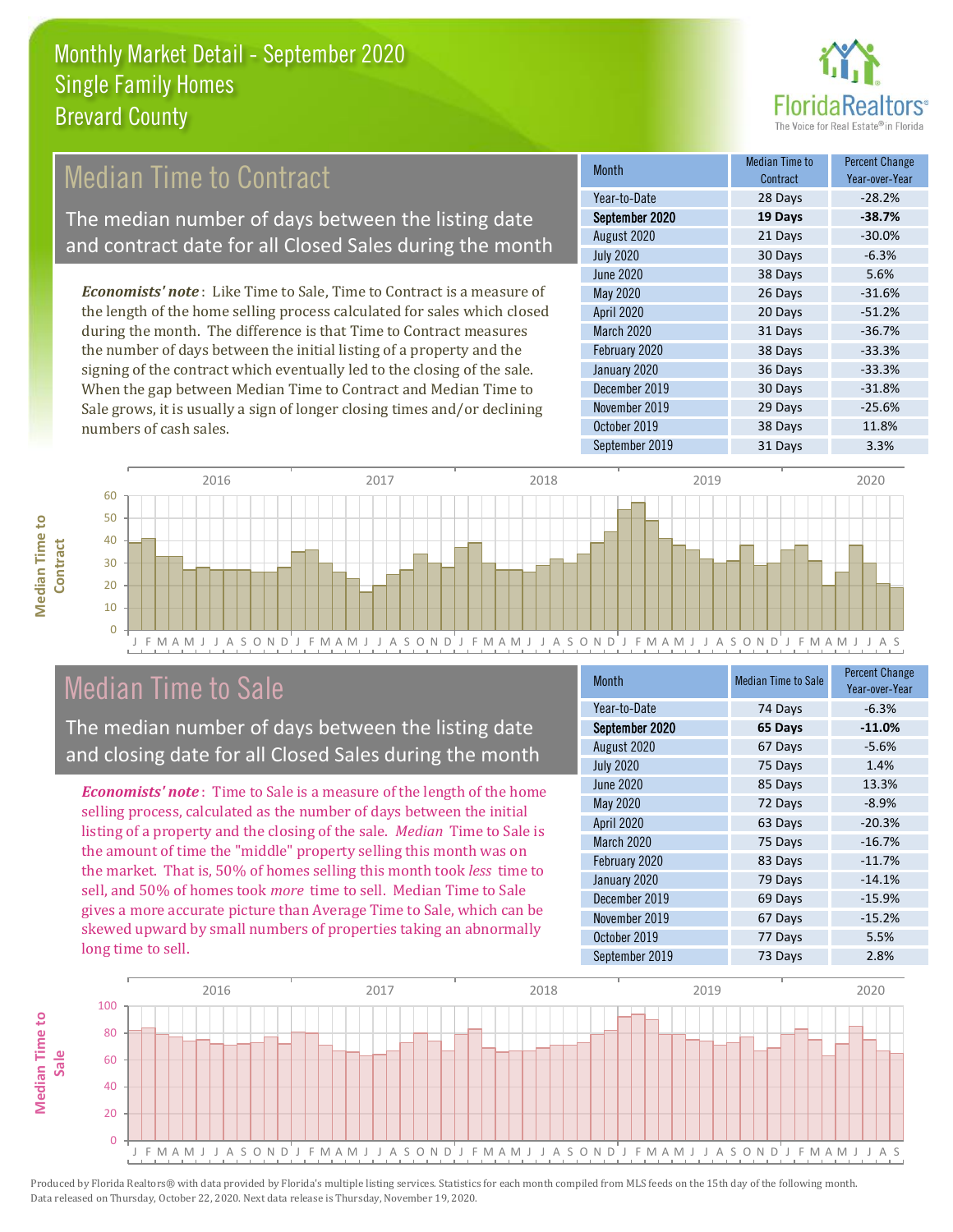

| New Pending Sales                                                             | <b>Month</b>      | <b>New Pending Sales</b> | <b>Percent Change</b><br>Year-over-Year |
|-------------------------------------------------------------------------------|-------------------|--------------------------|-----------------------------------------|
|                                                                               | Year-to-Date      | 9,484                    | 8.4%                                    |
| The number of listed properties that went under                               | September 2020    | 1,060                    | 35.2%                                   |
| contract during the month                                                     | August 2020       | 1,090                    | 22.1%                                   |
|                                                                               | <b>July 2020</b>  | 1,148                    | 14.2%                                   |
|                                                                               | June 2020         | 1,290                    | 30.6%                                   |
| <b>Economists' note:</b> Because of the typical length of time it takes for a | May 2020          | 1,204                    | 17.8%                                   |
| sale to close, economists consider Pending Sales to be a decent               | <b>April 2020</b> | 734                      | $-35.5%$                                |
| indicator of potential future Closed Sales. It is important to bear in        | <b>March 2020</b> | 930                      | $-18.8%$                                |
| mind, however, that not all Pending Sales will be closed successfully.        | February 2020     | 1,075                    | 16.2%                                   |
| So, the effectiveness of Pending Sales as a future indicator of Closed        | January 2020      | 953                      | 12.0%                                   |
| Sales is susceptible to changes in market conditions such as the              | December 2019     | 688                      | 12.4%                                   |
| availability of financing for homebuyers and the inventory of                 | November 2019     | 828                      | 22.8%                                   |



# New Listings

distressed properties for sale.

The number of properties put onto the market during the month

*Economists' note* : New Listings tend to rise in delayed response to increasing prices, so they are often seen as a lagging indicator of market health. As prices rise, potential sellers raise their estimations of value—and in the most recent cycle, rising prices have freed up many potential sellers who were previously underwater on their mortgages. Note that in our calculations, we take care to not include properties that were recently taken off the market and quickly relisted, since these are not really *new* listings.

| <b>Month</b>      | <b>New Listings</b> | <b>Percent Change</b><br>Year-over-Year |
|-------------------|---------------------|-----------------------------------------|
| Year-to-Date      | 9,514               | 0.3%                                    |
| September 2020    | 1,000               | 10.0%                                   |
| August 2020       | 949                 | $-3.5%$                                 |
| <b>July 2020</b>  | 1,132               | 3.8%                                    |
| <b>June 2020</b>  | 993                 | $-2.9%$                                 |
| May 2020          | 1,140               | 1.6%                                    |
| <b>April 2020</b> | 904                 | $-16.9%$                                |
| March 2020        | 1,216               | 8.5%                                    |
| February 2020     | 1,110               | 4.7%                                    |
| January 2020      | 1,070               | $-1.3%$                                 |
| December 2019     | 750                 | 7.1%                                    |
| November 2019     | 959                 | 1.2%                                    |
| October 2019      | 1,092               | 4.0%                                    |
| September 2019    | 909                 | $-2.5%$                                 |

October 2019 **935** 22.7% September 2019 784 -1.4%



Produced by Florida Realtors® with data provided by Florida's multiple listing services. Statistics for each month compiled from MLS feeds on the 15th day of the following month. Data released on Thursday, October 22, 2020. Next data release is Thursday, November 19, 2020.

**New Listings**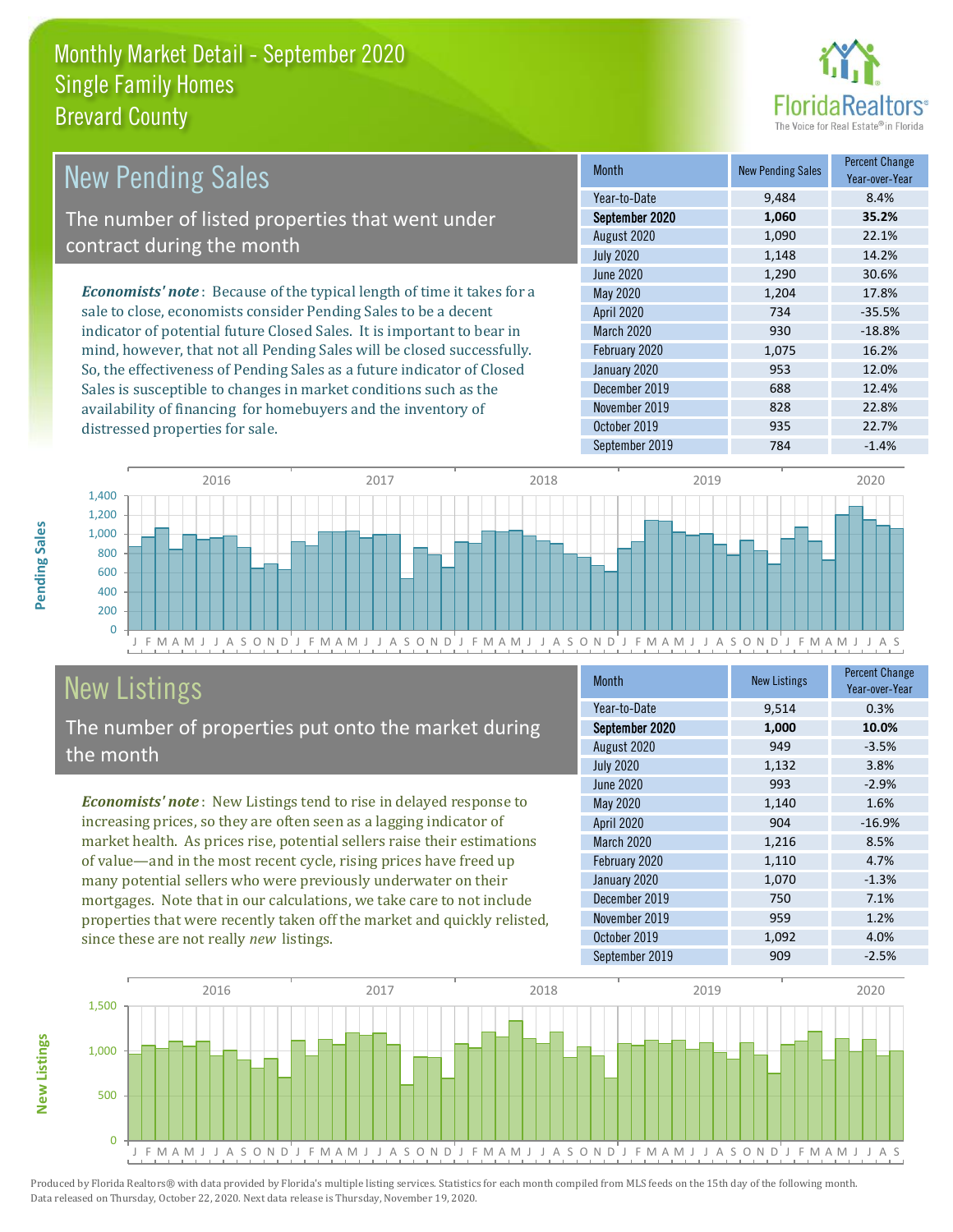

# *Economists' note* : There are a number of ways to define and calculate Inventory. Our method is to simply count the number of active listings Inventory (Active Listings) The number of property listings active at the end of the month

on the last day of the month, and hold this number to compare with the same month the following year. Inventory rises when New Listings are outpacing the number of listings that go off-market (regardless of whether they actually sell). Likewise, it falls when New Listings aren't keeping up with the rate at which homes are going off-market.

| Month                    | Inventory | <b>Percent Change</b><br>Year-over-Year |
|--------------------------|-----------|-----------------------------------------|
| <b>YTD (Monthly Avg)</b> | 1,991     | $-23.0%$                                |
| September 2020           | 1,393     | $-39.8%$                                |
| August 2020              | 1,517     | $-34.4%$                                |
| <b>July 2020</b>         | 1,691     | $-29.7%$                                |
| <b>June 2020</b>         | 1,767     | $-27.4%$                                |
| May 2020                 | 2,220     | $-13.0%$                                |
| <b>April 2020</b>        | 2,436     | $-5.8%$                                 |
| March 2020               | 2,387     | $-13.8%$                                |
| February 2020            | 2,238     | $-24.2%$                                |
| January 2020             | 2,272     | $-22.9%$                                |
| December 2019            | 2,235     | $-20.4%$                                |
| November 2019            | 2,332     | $-20.1%$                                |
| October 2019             | 2,348     | $-16.3%$                                |
| September 2019           | 2,313     | $-12.1%$                                |



# Months Supply of Inventory

An estimate of the number of months it will take to deplete the current Inventory given recent sales rates

*Economists' note* : MSI is a useful indicator of market conditions. The benchmark for a balanced market (favoring neither buyer nor seller) is 5.5 months of inventory. Anything higher is traditionally a buyers' market, and anything lower is a sellers' market. There is no single accepted way of calculating MSI. A common method is to divide current Inventory by the most recent month's Closed Sales count, but this count is a usually poor predictor of future Closed Sales due to seasonal cycles. To eliminate seasonal effects, we use the 12-month average of monthly Closed Sales instead.

| <b>Month</b>             | <b>Months Supply</b> | <b>Percent Change</b><br>Year-over-Year |
|--------------------------|----------------------|-----------------------------------------|
| <b>YTD (Monthly Avg)</b> | 2.0                  | $-35.5%$                                |
| September 2020           | 1.6                  | $-42.9%$                                |
| August 2020              | 1.8                  | $-35.7%$                                |
| <b>July 2020</b>         | 2.0                  | $-31.0%$                                |
| <b>June 2020</b>         | 2.1                  | $-27.6%$                                |
| <b>May 2020</b>          | 2.7                  | $-10.0%$                                |
| <b>April 2020</b>        | 2.9                  | $-6.5%$                                 |
| March 2020               | 2.7                  | $-20.6%$                                |
| February 2020            | 2.6                  | $-27.8%$                                |
| January 2020             | 2.6                  | $-27.8%$                                |
| December 2019            | 2.6                  | $-23.5%$                                |
| November 2019            | 2.8                  | $-20.0%$                                |
| October 2019             | 2.8                  | $-15.2%$                                |
| September 2019           | 2.8                  | $-12.5%$                                |

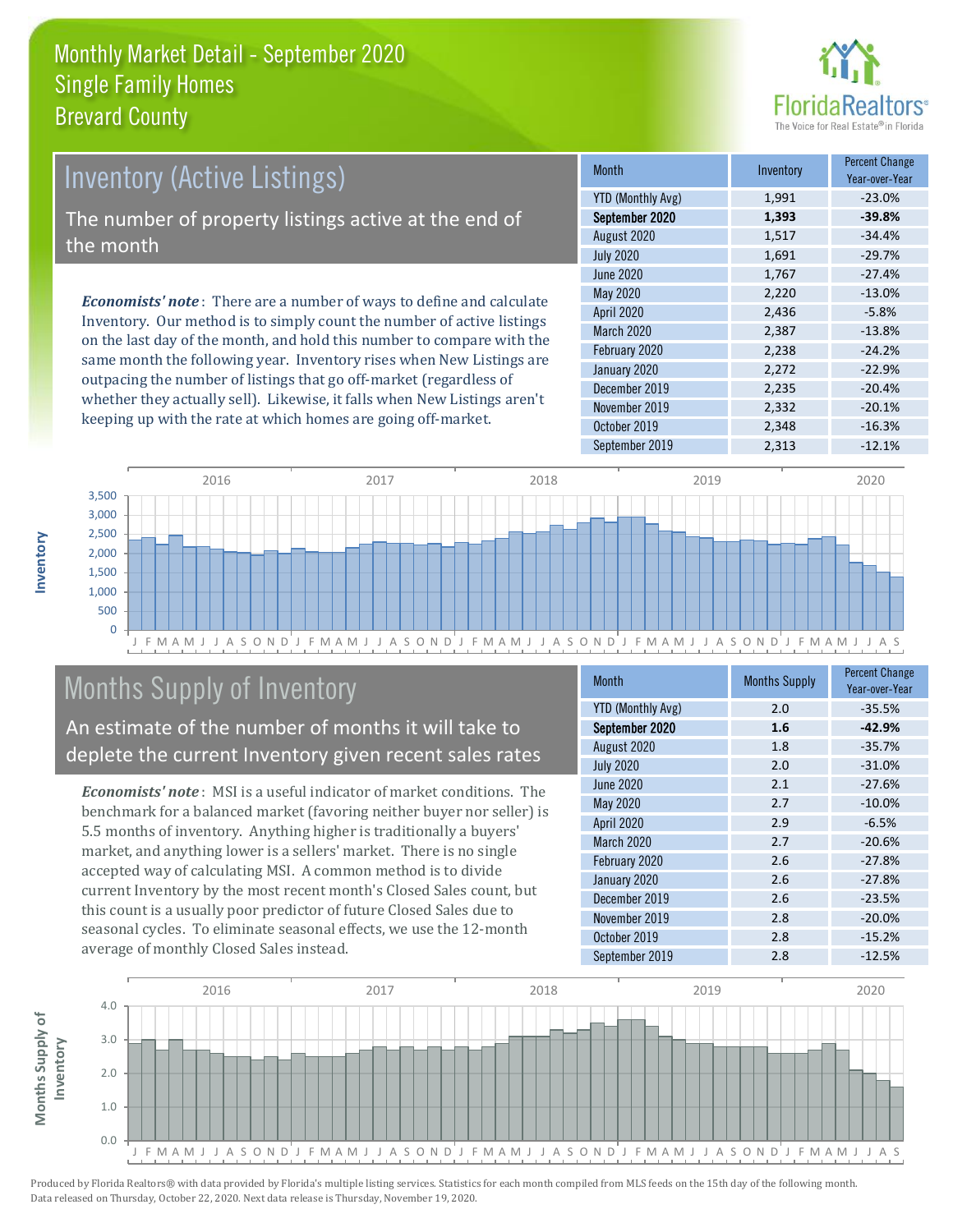

#### *Economists' note:* Closed Sales are one of the simplest—yet most important—indicators for the residential real estate market. When comparing Closed Sales across markets of different sizes, we recommend comparing the percent changes in sales rather than the number of sales. Closed Sales (and many other market metrics) are affected by seasonal cycles, so actual trends are more accurately represented by year-over-year changes (i.e. comparing a month's sales to the amount of sales in the same month in the previous year), rather than changes from one month to the next. \$1,000,000 or more 21 950.0% \$250,000 - \$299,999 191 72.1% \$300,000 - \$399,999 154 28.3% \$400,000 - \$599,999 145 70.6% \$600,000 - \$999,999 48 84.6% \$150,000 - \$199,999 137 -19.4% \$200,000 - \$249,999 237 30.9%  $$100,000 - $149,999$  54  $-16.9\%$ Sale Price Closed Sales Percent Change Year-over-Year Less than \$50,000 2 N/A  $$50,000 - $99,999$  13 -13.3% 150 200 250 ■September 2019 ■September 2020 150 200 250 Closed Sales by Sale Price The number of sales transactions which closed during the month

#### $\Omega$ Less than \$50,000 \$50,000 - \$99,999 \$100,000 \$149,999 \$150,000 - \$199,999 \$200,000 - \$249,999 \$250,000 - \$299,999 \$300,000 - \$399,999 \$400,000 - \$599,999 Median Time to Contract by Sale Price

The median number of days between the listing date and contract date for all Closed Sales during the month

*Economists' note* : Like Time to Sale, Time to Contract is a measure of the length of the home selling process calculated for sales which closed during the month. The difference is that Time to Contract measures the number of days between the initial listing of a property and the signing of the contract which eventually led to the closing of the sale. When the gap between Median Time to Contract and Median Time to Sale grows, it is usually a sign of longer closing times and/or declining numbers of cash sales.

| Sale Price            | <b>Median Time to</b><br>Contract | <b>Percent Change</b><br>Year-over-Year |
|-----------------------|-----------------------------------|-----------------------------------------|
| Less than \$50,000    | 8 Days                            | N/A                                     |
| \$50,000 - \$99,999   | 50 Days                           | 19.0%                                   |
| $$100,000 - $149,999$ | 15 Days                           | $-31.8%$                                |
| \$150,000 - \$199,999 | 14 Days                           | $-54.8%$                                |
| \$200,000 - \$249,999 | 14 Days                           | $-46.2%$                                |
| \$250,000 - \$299,999 | 18 Days                           | $-52.6%$                                |
| \$300,000 - \$399,999 | 21 Days                           | $-4.5%$                                 |
| \$400,000 - \$599,999 | 28 Days                           | $-42.9%$                                |
| \$600,000 - \$999,999 | 51 Days                           | 13.3%                                   |
| \$1,000,000 or more   | 111 Days                          | $-14.0%$                                |

\$600,000 - \$999,999

\$1,000,000 or more

 $\Omega$ 50 100



50 100

**Closed Sales**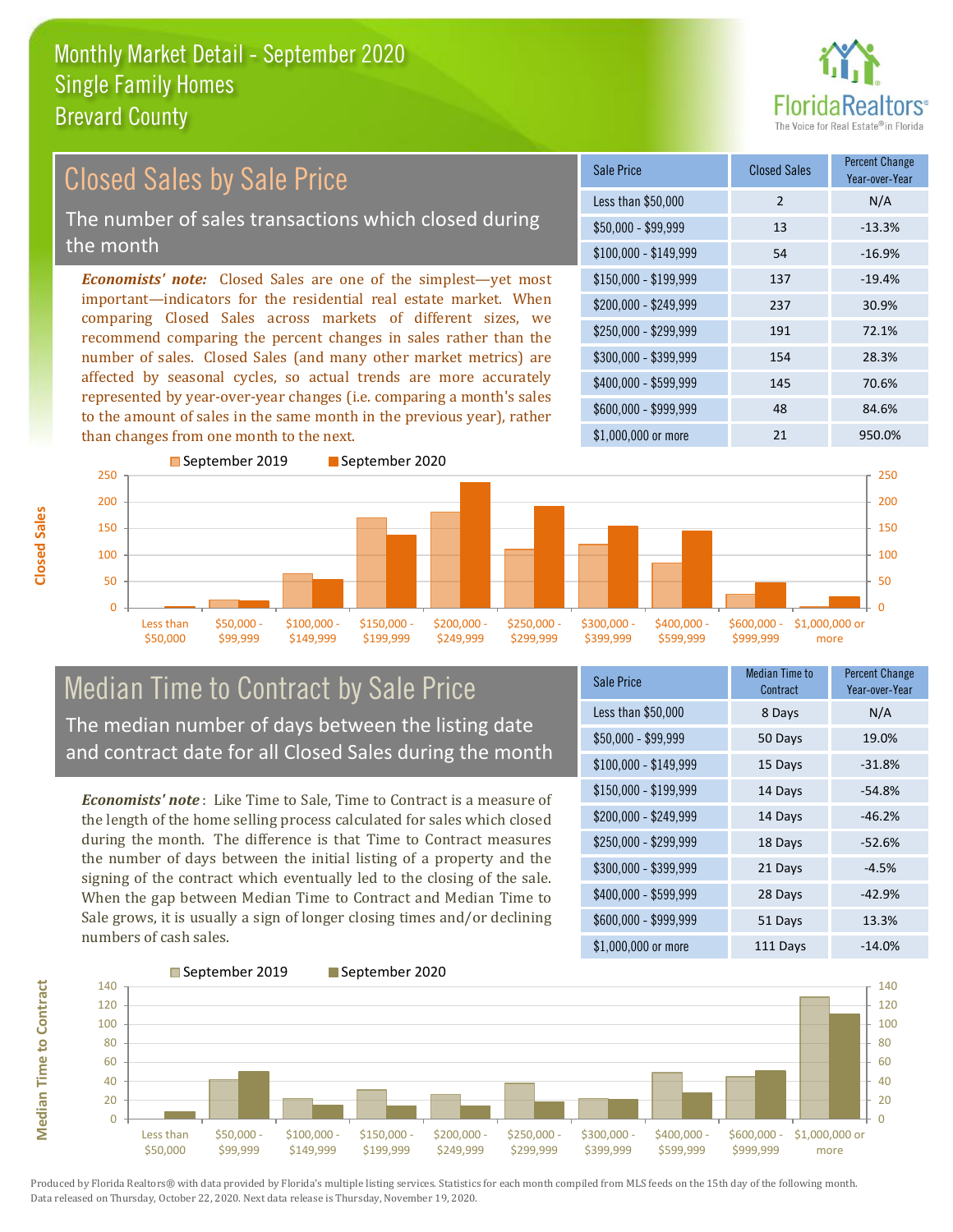

#### New Listings by Initial Listing Price The number of properties put onto the market during the month

*Economists' note:* New Listings tend to rise in delayed response to increasing prices, so they are often seen as a lagging indicator of market health. As prices rise, potential sellers raise their estimations of value—and in the most recent cycle, rising prices have freed up many potential sellers who were previously underwater on their mortgages. Note that in our calculations, we take care to not include properties that were recently taken off the market and quickly relisted, since these are not really *new* listings.

| <b>Initial Listing Price</b> | <b>New Listings</b> | <b>Percent Change</b><br>Year-over-Year |
|------------------------------|---------------------|-----------------------------------------|
| Less than \$50,000           | $\overline{2}$      | N/A                                     |
| $$50,000 - $99,999$          | 9                   | $-57.1%$                                |
| $$100,000 - $149,999$        | 39                  | $-46.6%$                                |
| $$150,000 - $199,999$        | 117                 | $-31.2%$                                |
| \$200,000 - \$249,999        | 184                 | $-1.6%$                                 |
| $$250,000 - $299,999$        | 189                 | 31.3%                                   |
| \$300,000 - \$399,999        | 221                 | 52.4%                                   |
| \$400,000 - \$599,999        | 135                 | 9.8%                                    |
| \$600,000 - \$999,999        | 72                  | 148.3%                                  |
| $$1,000,000$ or more         | 32                  | 88.2%                                   |



### Inventory by Current Listing Price The number of property listings active at the end of the month

*Economists' note* : There are a number of ways to define and calculate Inventory. Our method is to simply count the number of active listings on the last day of the month, and hold this number to compare with the same month the following year. Inventory rises when New Listings are outpacing the number of listings that go off-market (regardless of whether they actually sell). Likewise, it falls when New Listings aren't keeping up with the rate at which homes are going off-market.

| <b>Current Listing Price</b> | Inventory | Percent Change<br>Year-over-Year |
|------------------------------|-----------|----------------------------------|
| Less than \$50,000           | 3         | $-25.0%$                         |
| \$50,000 - \$99,999          | 9         | $-60.9%$                         |
| $$100,000 - $149,999$        | 49        | $-56.6%$                         |
| $$150,000 - $199,999$        | 143       | $-57.9%$                         |
| \$200,000 - \$249,999        | 183       | $-42.5%$                         |
| \$250,000 - \$299,999        | 233       | $-27.0%$                         |
| \$300,000 - \$399,999        | 274       | $-25.3%$                         |
| \$400,000 - \$599,999        | 230       | $-48.0%$                         |
| \$600,000 - \$999,999        | 180       | $-34.1%$                         |
| \$1,000,000 or more          | 89        | $-21.9%$                         |



Produced by Florida Realtors® with data provided by Florida's multiple listing services. Statistics for each month compiled from MLS feeds on the 15th day of the following month. Data released on Thursday, October 22, 2020. Next data release is Thursday, November 19, 2020.

**Inventory**